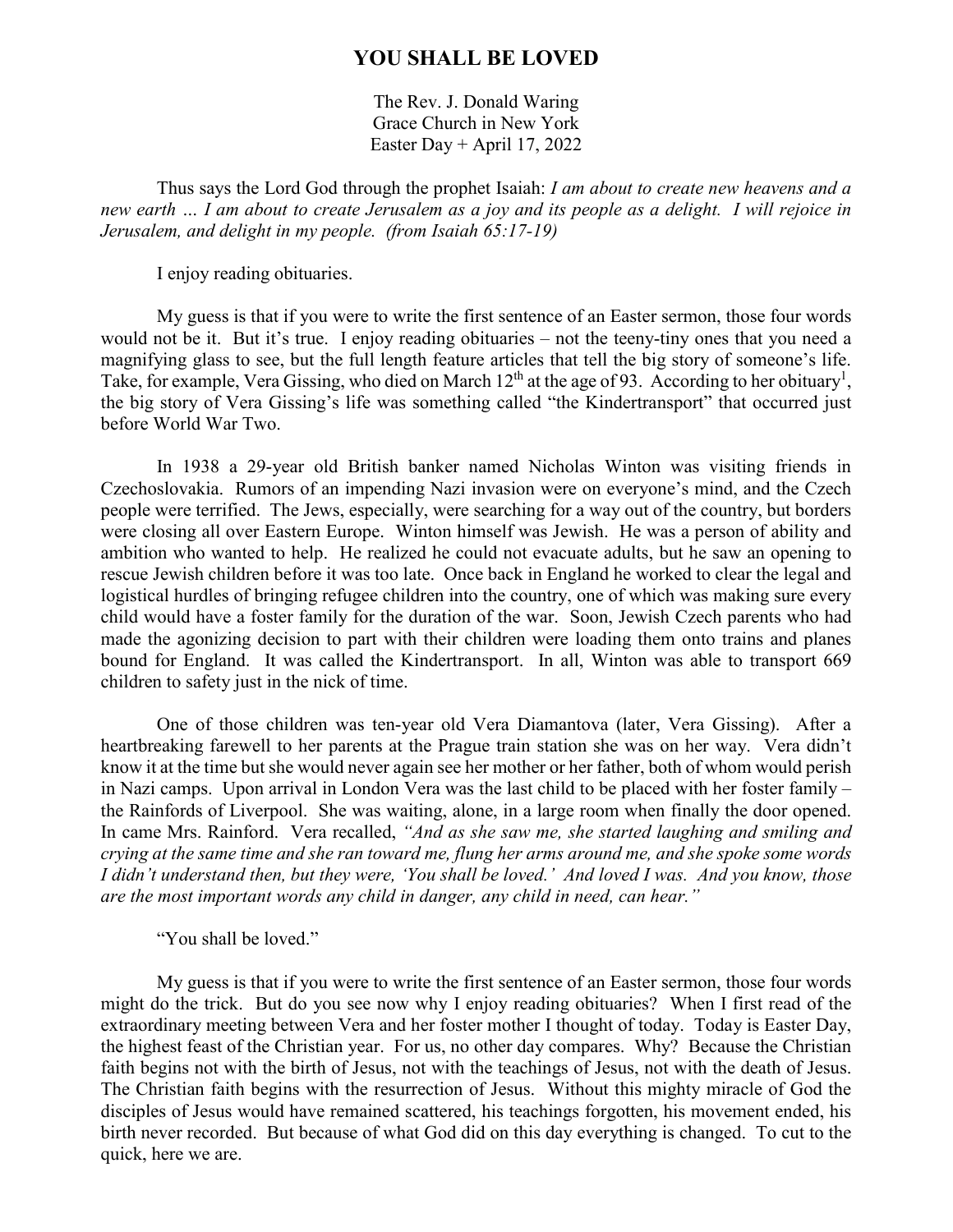The writers of the four Gospels each have a different way of describing what happened. But neither Matthew, Mark, Luke, nor John aimed to be a journalist reporting just the facts. Instead, their goal was to explain how it came to be that the defeated followers of Jesus began making the claim that their crucified leader was the Messiah of God, the Savior of the world, the forgiver of all sins. Why would they say such things? Even though the four accounts vary in detail, they are all in agreement concerning the basics. When some women came to the tomb of Jesus early on Sunday morning, they found the stone rolled away and the body missing. Then, in short order, Jesus began appearing in bodily form to them and multiple other witnesses. Neither the empty tomb nor the appearances alone would be sufficient to explain the dawn of the church, but both were necessary conditions to account for the proclamation that Jesus lived. Both had to occur to sit us in our pews today. And together the empty tomb and the appearances make the only sufficient argument to explain the history that ensured. Jesus had risen from the dead.

The skeptics are fond of saying that you can't trust the Gospel accounts because they were written decades after the event. In reply we say, "of course, we know they were." The Easter experience was unnerving, even dumbfounding. The risen Jesus was neither a ghost nor a dead man returned to life. Was he the gardener, or a fellow traveler on the road, or Jesus? Where did he go between appearances? It was completely disconcerting. They didn't understand it at all. It took years for the first witnesses to find the language to describe the Easter experience. They searched their own Scriptures for any precedent, and finally concluded that Isaiah's prophesy of the new creation came closest to the mark. The resurrection of Jesus was the beginning of the age to come that we heard about today in Isaiah. It was a foretaste of the new heavens and new earth that God had been promising. The promise was that no longer would people labor in futility and die prematurely. No longer would potential be cut short. No longer would the wolf feed on the lamb. No longer would the lion devour the cow. These former things would not be remembered or come to mind. For the earth will be filled with the knowledge of the Lord. Indeed, the resurrection of Jesus is God's way of assuring the whole world: you have a future. "You shall be loved."

It's a lovely thought, isn't it? In Eastertide we sing, *The powers of death hath done their worst, but Christ their legions hath dispersed.* The problem seems to be that the powers of death have an extraordinary ability to regroup and repeat the same old ugly history generation after generation. Witness the similarity between the Europe of Vera Gissing's childhood and the Europe of today. Seventy-seven years of progress has melted away. Just when we think the powers of death have been dispersed, evil surges forth like another wave of the virus that has interrupted if not ended the bright potential that was ready to blossom in millions of people.

Every spring the neighborhood around Grace Church awaits the blossoming of the magnificent magnolia tree in the rectory yard. You know it's coming, but it's still a surprise. The sheer beauty of it is enough to take your breath away. Except, not this year. Just a few weeks ago, just as the tree was ready to pop, a late freeze gripped the city and killed all the blossoms, leaving the tree filled with dry brown reminders of the lost potential, of what should have been. St. Paul would write that all of creation has been groaning in travail, awaiting God's promised new creation. Europe burns. The virus surges. Indeed, our cry goes up, "how long?"

Not long ago I was walking up Broadway, returning to the rectory after running some errands. I was dressed in civilian attire so you never would have guessed that I was a priest. No, you never would have guessed that on a good day I am semi in-charge of Grace Church that was coming into view. Beside me was a group of chatty tourists that was keeping pace with me. I could tell that they were tourists because they were carrying new handbags that appeared to be knockoffs from Chinatown. I could overhear what they were saying. I should warn you (in parentheses) that I am often outside the church in civilian attire, overhearing what people say. So be careful of your words or you, too, might wind up taking the fall in a sermon. One woman who was part of the group declared, *"Oh, look at this cute little church!"*